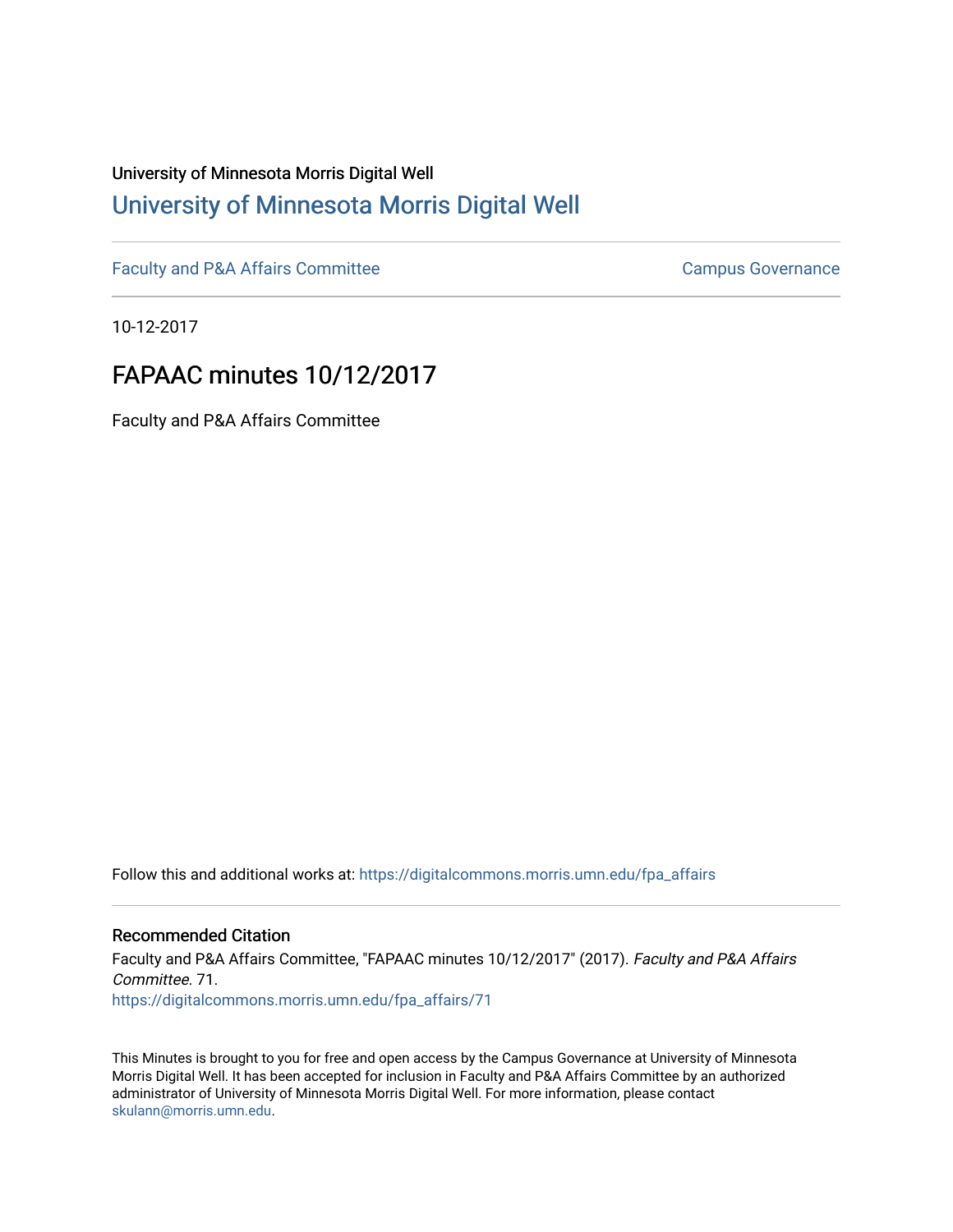Faculty P&A Affairs Committee Meeting Minutes Thursday, October 12, 2017 Prairie Lounge, 10:30 – 11:30 a.m.

Present: Chlene Anderson, Julia Dabbs, David Ericksen, Kiel Harell, Sara Lam , Argie Manolis, Peh Ng, and Bibhudutta Panda. Absent: Gordon McIntosh Guests: Tim Lindberg, Sandy Olson Loy, and Sarah Mattson

K Harell called the meeting to order. We introduced ourselves to our invited guests.

Minutes: September 2017 meeting minutes were approved.

## **New Business**:

*Initiative to Prevent Sexual Misconduct:* Sandy Olson Loy, Vice Chancellor for Student Affairs, and Sarah Mattson, Director of Human Resources, reviewed President Kaler's Initiative to Prevent Sexual Misconduct and discussed and answered questions about the work underway at the Morris campus.

- [Chancellor Behr Memo to President Kaler](https://drive.google.com/open?id=0B1dPU8cij5_QUXNBenBZXzlxbmFLN2hVN3RxZzNvZ05FSzYw)
- [President Kaler's Initiative to Prevent Sexual Misconduct –](https://drive.google.com/open?id=0B1dPU8cij5_QRldkdjRRMVlYbEpldURhUTBSQ3hMalpJRFJn) UMM Response

S Mattson, the employee representative, said that we will use Speak Up: Understanding and Preventing Sexual Violence (Morris) through January and then switch to Intersections by Everfi, an enhanced training product that is also customizable to be campus-specific. Employees who have taken the Speak Up training will need to complete the Intersections training because it bridges Title IX and staff to staff and staff to student misconduct. Employee compliance is monitored by HR. Compliance for 2016-17 was 91%. A key issued covered due to the Penn State incidence was that the witnesses to sexual assault need to report the incidence themselves, not bring it to a supervisor—we are all mandated to report incidents that are witnessed. Coaches and academic advisors are mandated reporters if a student discusses an incident with them. Faculty in a course are not mandated reporters.

S Olson Loy, the student representative, noted that UMM Student Affairs received a US Department of Justice grant for prevention of crimes again women on college campuses in 2003 and 2006 which included training and resource sharing with UMTC Aurora Center. UMM has been a Green Dot campus since fall 2014. Green Dot is an interactive, evidence-based national education bystander training program to aimed at reducing personal power-based violence. In fall 2016, Morris launched the online Haven program by Everfi as required training for all entering on-campus students (degree and nondegree seeking). The program addresses sexual assault, relationship violence, stalking and sexual harassment among students. Student compliance for fall 2016 was 99%.

We also discussed the number of incidences on campus and the current trend. It was noted that when you begin this type of training, behaviors are often reduced, but there is a brief period where reports go up because behavior to be reported is recognized due to the training.

Suggested action steps discussed were to 1) provide explicit communication to help people understand what is different between Save training the Intersections training and 2) provide more nuances in the training instead of the obvious—more gray area case studies.

Included in the plan is a respectful request that the President's Committee consider a plan to host a half-day or full-day system-wide sexual misconduct prevention day to foster a culture of participation and engagement across the system.

*Freedom of Information Act (FOIA):* Tim Lindberg, Assistant Professor of Political Science and Pre-Law Adviser, reviewed the Freedom of Information Act (FOIA) and how it affects Morris faculty and staff.

[MN Government Data Practices Act Handout](https://drive.google.com/open?id=0B1dPU8cij5_QSEl1WXN5VnNsUkU2RFhaQ0tJM2kza09rMDRz)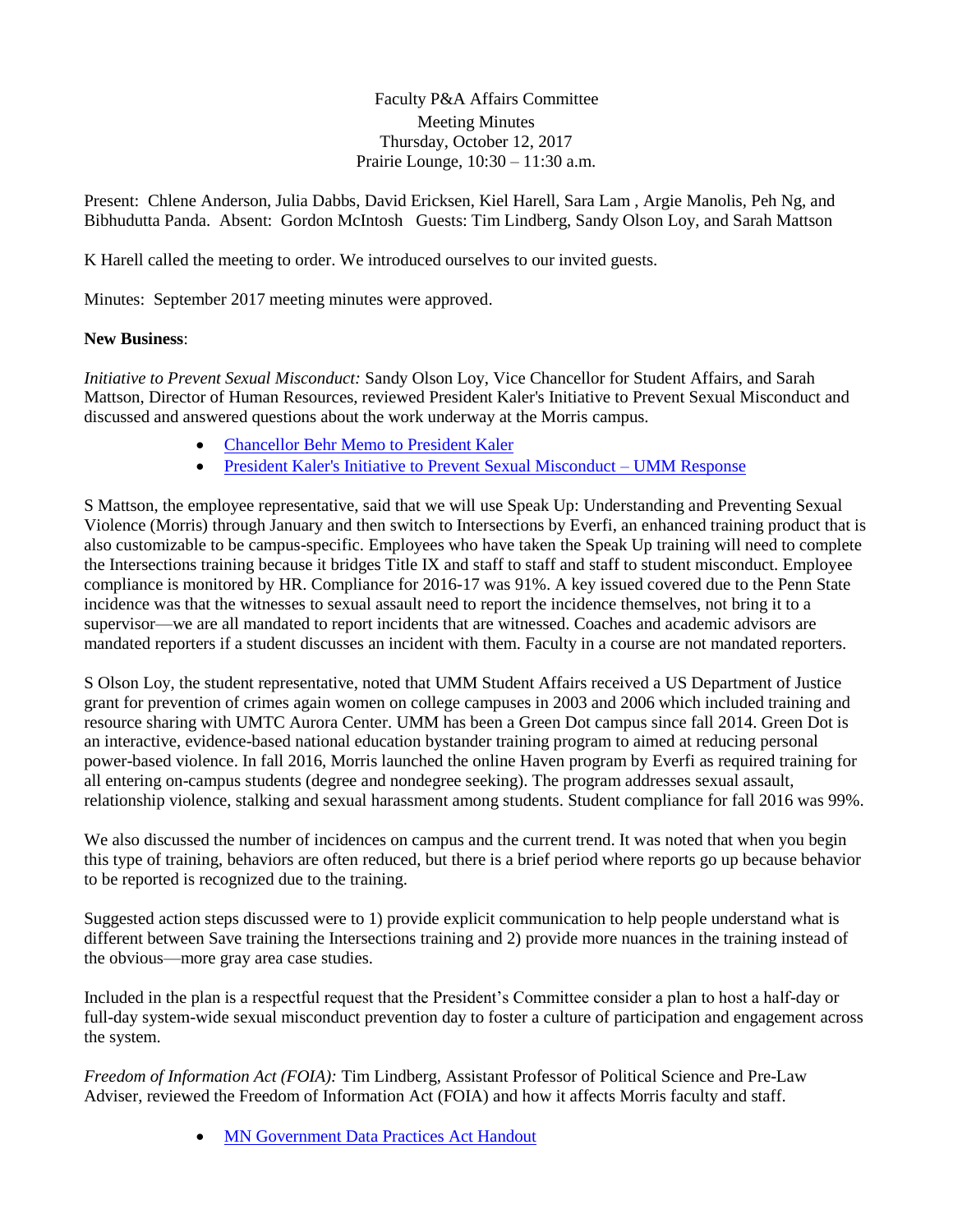T Lindberg explained that any records created by public employees related to University business—including text messages, voicemail messages, emails, and other electronic communications—are University records. Anyone can make a request to view or receive copies of public government data for any reason regardless of physical form, and private or non-public data is available if the requestor is the subject of the data being requested. The University must respond to a request within 10 days or a reasonable amount of time. The University Office of General Counsel (OCG) retrieves and reviews the requested data. The OCG consolidates and redacts unrelated items before providing access to data. OGC will collect copying costs, if copies are requested. If access if denied, OCG must inform the requestor of the specific law that justifies denial.

Records should be managed according to University record retention policies and may be subject to disclosure under the Minnesota Government Data Practices Act. Big points were 1) most of our work is public; therefore, is available to anyone upon request, 2) subjects of data almost always have the right to see the data, 3) ownership of the computer systems does not matter—this includes all records relating to University business, whether those records exist on your work computer, your home computer, your smartphone, your University email account or your private email account, 4) your personal, non-work-related emails are not government data subject to the law even if they are on a University of Minnesota account. So, keep what you need, delete what you don't, but make sure to retain records of official business as long as it may be applicable or relevant.

T Lindberg brought forward this information out of a concern of a lack of awareness among faculty and staff of both their rights and responsibilities regarding the laws pertaining to government data in Minnesota. He suggested that it is not clear if others are concerned about this as well, not aware enough to be concerned, or simply not concerned. He suggested that the committee discuss potential additional parties or campus governance bodies to bring these concerns, but he did not necessarily have a firm proposal for further action.

Suggested action steps discussed were to 1) make administrators aware of the concern, 2) attach the handout as part of the official minutes, and 3) review what training other Universities do on this topic. We agree to revisit this topic at the next meeting. If a faculty member gets a FOIA request, contact Sarah Mattson in HR.

#### **Subcommittee Reports:**

Faculty and P&A Work Load: (G McIntosh, J Dabbs, and B Panda) Subcommittee met with Elena Machkasova, chair of the Functions and Awards committee. They will work together to outline criteria for an award recognizing faculty involvement with undergrad research. It is hoped that a draft will be brought forward to the full FACPAAC committee to review at our next meeting. The Commission on Women forward their work load survey results to the committee.

Faculty and P&A Salary Survey Report: (D Ericksen, K Harell, P Ng, and B Panda) Subcommittee will begin work when data becomes available in the spring.

Faculty and P&A of Color: (C Anderson, K Harell, S Lam, and A Manolis) Subcommittee attended the September 28 University Senate Faculty Consultative Committee's forum on the Morris campus which focused on issues of equity and diversity.

At the FACPAAC meeting we discussed the appreciated shared identity between diverse faculty, staff, and students. Most efforts are based on individual's efforts; whereas, we need to look at cultural transformation. How can we better support Faculty of Color, especially junior faculty? P&T (7/12) codes historically come from a white male perspective. We often protect new faculty from service, but that is where they find community. Are Faculty of Color doing more service in order to support the students of color on campus? How does this additional service affect their research, tenure and promotion? Could the impact made to the community be documented in the faculty file? Who owns the 7/12 and who is able to change it? Are search committees offered training on issues of equity and diversity?